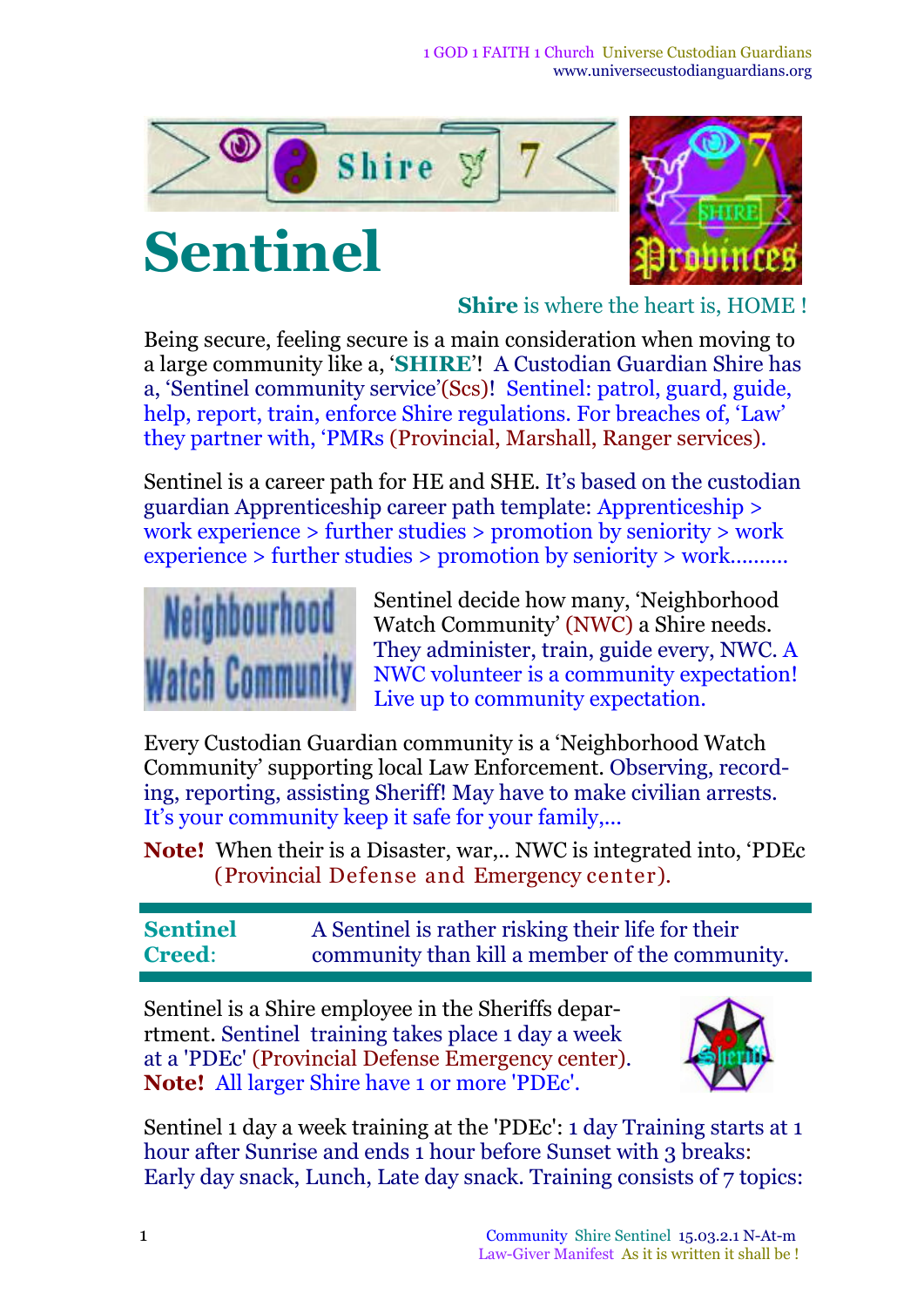**1.** Arrest technique, Report writing **2.** Baton technique, crowd control **3.** Community health, pollution **4.** Marching, body maintenance **5.** Sentinel First Aid **6.** Unarmed defense **7.** Stun Weapons use.

It is mandatory for every Shire employee to attend 1 day a week Sentinel training at the 'PDEc'. Until their retirement. An employee may be exempted (disability, health) from 1 or more topics.

Sentinel Duties: Sentinel handle low to middle risk guard and patrol duties. Guarding is single (1) duty. Patrol is partnered (2) duty. Crowd control involves more than 2. 'Sheriff Lawyer pool' supplies all office and legal staff to create, implement and enforce Shire regulations.

On duty or off duty a Sentinel will report any anti social behavior (crimes, pollution, vandalism) and report any visible community health and safety issues. Sentinel will arrest for perceived broken breaches and perceived committed crimes. Then call his station for a patrol to pick up the arrested. When not on guard or patrol the Sheriff may designate other duties.

Sentinel outfit: Sentinel wears a gray colored camouflaged coverall with separate belt, gloves and fireman boots. The helmet has a transition visor, a microphone and video camera. Hanging from the belt is a baton, stun gun and handcuff straps.

In a Shire emergency every 'Sentinel Certificate' holder can be called on to duty as Sentinel.

#### Sentinel-Career for HE

After HE earned a 'PHeC Boy School Diploma'. HE now starts a Sentinel Apprenticeship. HE attends 'PHeC Apprentice College' 1 day a week. After completion gets a 'PHeC Trade-Certificate'. Pay, **wmw1**

18 year old HE attends 1 year compulsive 'Community Emergency service' (CE). After 'CE', an '**Ambulance Certificate**' is issued. Completing the year a boy becomes an adult marries, starts a family. HE starts work as 'Sentinel' (**wmw2**)*.* **Note!** Once qualified, promotion comes when there is an opening. The most senior qualified gets the job. There are no exceptions.

After 3 years work-experience as 'Sentinel' qualifies to become 'Senior sentinel' (**wmw3**). Promoted by seniority!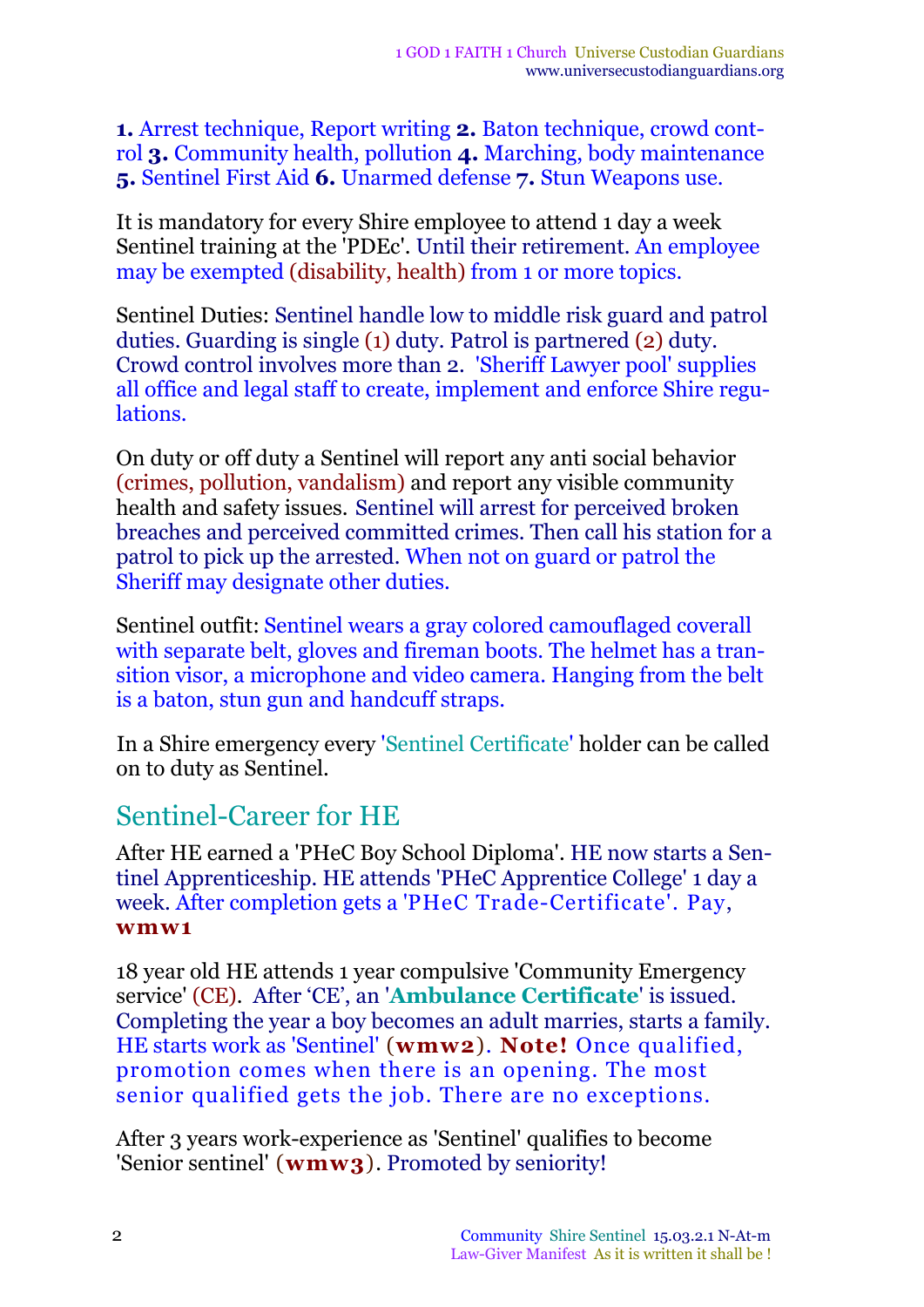After 3 years work experience as 'Senior sentinel' qualifies to attend 'PHeC Technical College' earns 'Supervisor Certificate'. When there is an opening promoted to 'Lawyer' (**wmw4**). Joins the 'Sheriff Lawyer pool'.

After 3 years work experience as 'Lawyer' qualifies to attend 'PDEc Leadership College' earns 'Leader Diploma*'*. When there is an opening promoted to 'Senior Lawyer' (**wmw5**). Is part of, 'Sheriff Lawyer pool'.

After 3 years work experience as 'Senior Lawyer' qualifies to attend 'PDEc Leadership College' earns *'*Manager Diploma*'*. When there is an opening promoted to 'Sheriff' (**wmw6**). Is part of the 'Sheriff Lawyer pool'.

After 3 years work experience as 'Sheriff' qualifies to attend 'PDEc Leadership Camp' earns 'Administrator Degree'. When there is an opening promoted to 'Senior Sheriff' (**wmw7**). Joins the 'Provincial Adviser pool'.

#### Sentinel-Career for SHE

After SHE completed a 'Holy Matrimony' Contract'. Has a 'Medical and Education Trade Certificate'*.* SHE starts work as 'Sentinel' (**wmw2**)*.* Once qualified, promotion comes when there is an opening. The most senior qualified gets the job. No exceptions.

After 1 year work experience as 'Sentinel' qualifies to become 'Senior sentinel' (**wmw3**).

After 1 year work experience as 'Senior sentinel' qualifies to attend 'PHeC Technical-College' earns 'Supervisor Certificate'. When there is an opening promoted to 'Lawyer' (**wmw4**). Joins the 'Sheriff Lawyer pool'.

After 1 year work experience as 'Lawyer' qualifies to attend 'PDEc Leadership College' earns 'Leader Diploma'. When there is an opening promoted to 'Senior Lawyer' (**wmw5**). Is part of the 'Sheriff Lawyer pool'.

After 1 year work experience as 'Senior Lawyer' qualifies to attend 'PDEc Leadership College' earns 'Manager Diploma'. When there is an opening promoted to 'Sheriff' (**wmw6**). Is part of the 'Sheriff Lawyer pool'.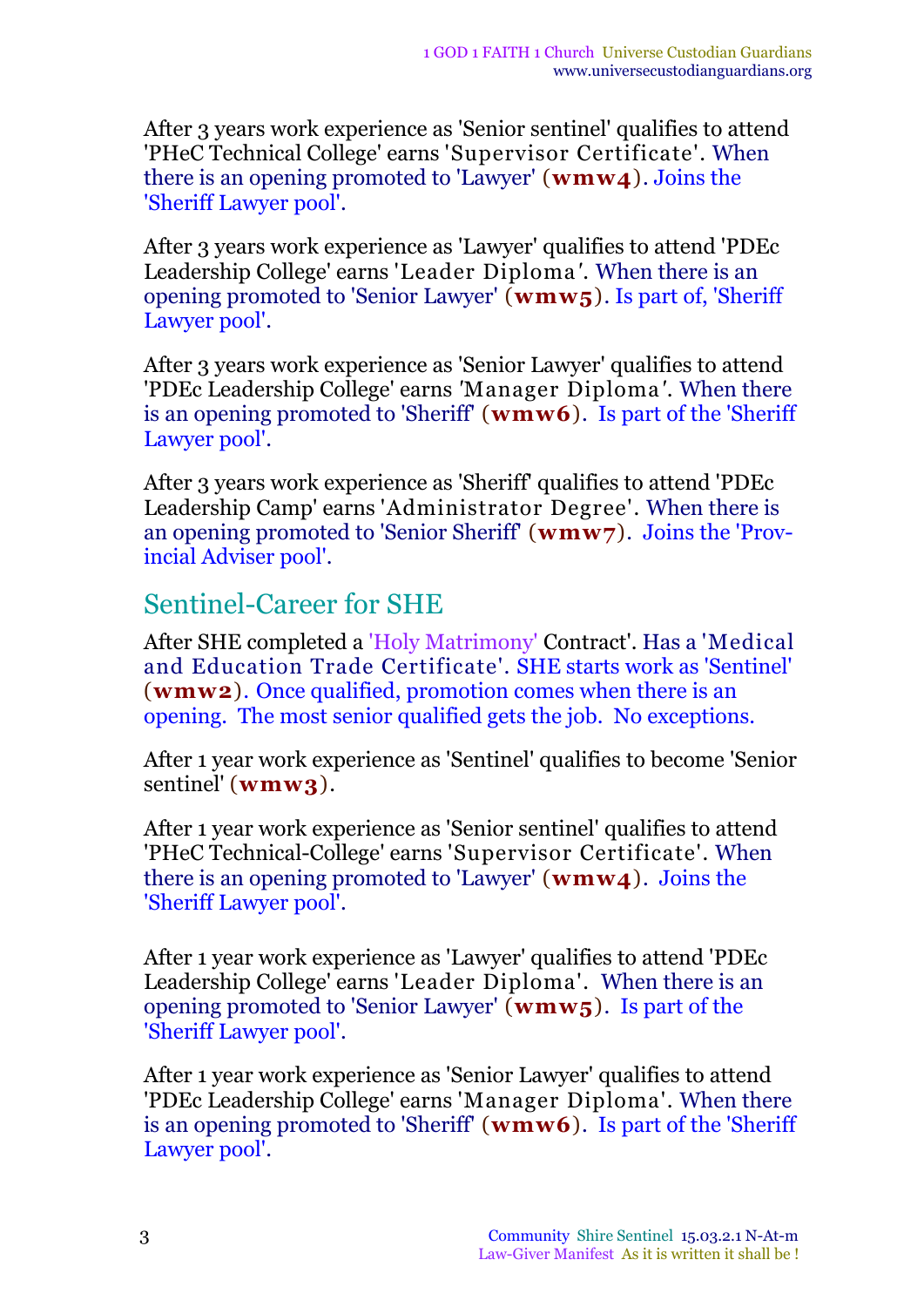After 1 year work experience as 'Sheriff' qualifies to attend 'PDEc Leadership Camp' earns 'Administrator Degree'. When there is an opening promoted to 'Senior Sheriff' (**wmw7**). Joins the 'Provincial Adviser pool'.

Certain people cannot be employed by the Shire: Alcoholic, Catholic (see Christian Brothers), criminal (cage rehabilitator), gambler, holders of non public education Certificates, mental disability, sexual disability, overweight, smoker, user of hallucinating substances.

Sentinel that use undue force when apprehending or during crowd control are reprimanded and demoted. Sentinel that kill failed to protect, are dismissed and caged. There is no room for 'Killers' in Law enforcement. The Marshall Code applies.

To have Justice you need Laws, which are made by Government and upheld by Courts. Laws need administering. Alleged breaches of Rules are investigated by, Marshall's' Office (Province). Alleged breaches of Regulations are investigated by, Sheriffs' Office (Shire).

After charges are laid: The Sheriff (Shire) sets a date (30 days later) when the charges are heard at 'Chambers'. The Sheriff then selects from the pool of Lawyers, 5. 1 will act as Magistrate, 1 as Accuser, 1 as Guide, 1 as clerk and 1 as Procurer.



The purpose of Courts is to establish 'Guilt' or 'Absence of Guilt' for alleged breaches of Rules (Provincial Law) or Regulations (Shire Law) A tool used to establish, if there were breaches, is to establish 'Truth'. Truth is found by collusion not adversarial.

**Note!** Unjust, corrupt adversarial Court-system is replaced by: 'Just' Fair, colluding Court system which establishes TRUTH !

When things or events happen Justice is to establish  $T R U T H$ :

What happened ? What caused the happening ? Was human ignorance involved ? Was human negligence involved ? Was human evil involved ? How to give justice through compensation and rehabilitation. What lessons can be learned from this happening ?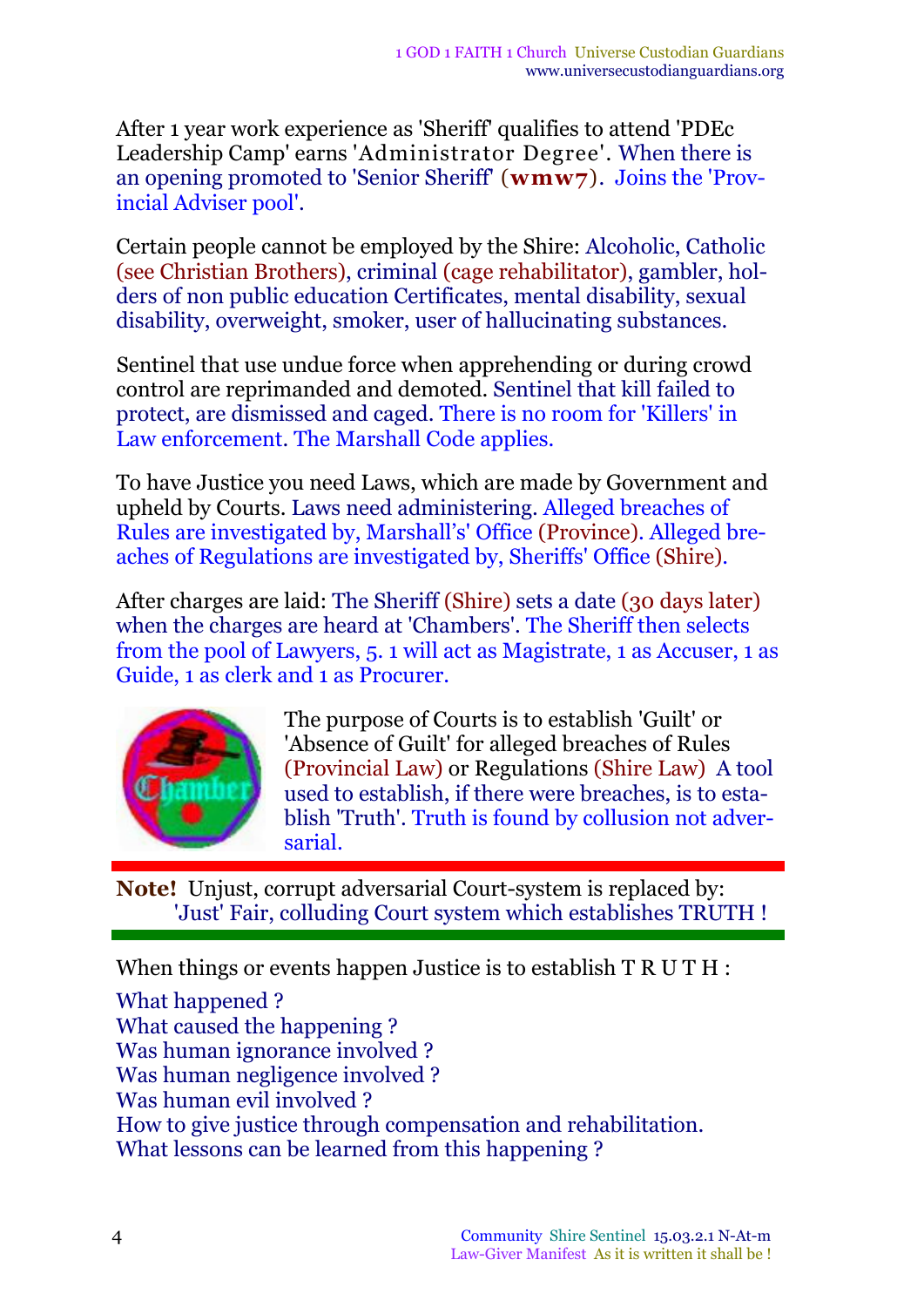**SH***-***C :** 'Shire Hearing-Chamber' tries Cases that if 'Guilt' is established 'MS R' is served in Shire Rehabilitation.

There are 5 Court officials, Magistrate, Accuser, Guide, Clerk and Procurer. Magistrate, Accuser and Guide collude (work together) to find 'Truth' and establish 'Guilt' or 'Absence of Guilt'. The Clerk compiles all evidence. Procurer secures court, sets up evidence displays, ensures 'Accused' and witnesses appear.

After 'Truth' is found Victims make a Statement which includes compensation request. The Magistrate then retires for 1/2 hour to prepare Justice, 'Verdict' and 'Compensation'. Appeals by Accused (Verdict) and Victims (Compensation) need to be lodged within 3 weeks. Appeals are held at the same Court. But different Magistrate.



A **Shire** provides 2 types of rehabilitation, 'Education Rehab (ESR) and Duties Rehab' (DSR). Both rehabilitation cater for 3 age groups, teenage, juvenile and adult. Teenage (8-14) When 15 transferred to Juvenile Rehab! Juvenile (SHE 14-17, HE 14-18) When 17+ (SHE)*,* 18*+* (HE) transferred to (PR) Provincial Rehab!

**Note!** Rehabilitator has to pay for rehabilitation. Teenage parents pay 100%. Juvenile pay 50%, parents pay 50%.

### **Education Shire Rehab** (ESR)

Education Rehab is  $1<sup>st</sup>$  on the Rehabilitation scale. It is a non cage

rehab. Rehabilitator stays home overnight (pay's for rehabilitation). The Education Rehabilitator is picked up from home 6 days a week 1 hour after Sunset (T. T.) to do 5 days of community service +1 day of education. Rehabilitator has every 2 hours a 10 minute (toilet, food, drink) break. 1 hour before Sunset (T.T.) Rehabilitator is taken home

## **Duties Shire Rehab** (DSR)

Duties Rehab is trough education and duties. Rehabilitator pay's for rehab. A Duties Rehabilitator is picked up from home 1 hour after Sunrise (T. T.), day 1 of the week. Doing 5 days of community service +1 day of education. A Duties Rehabilitator (DR) starts duties 1 hour after Sunrise (T. T.). 'DR' has every 2 hours a 10 minute (toilet, food, drink) break. DR is confined for the night. On day 6**,** 1 hour before Sunset (T. T.) the Rehabilitator is taken home.

(T.T.) Time Triangle C. G. New-Age time management